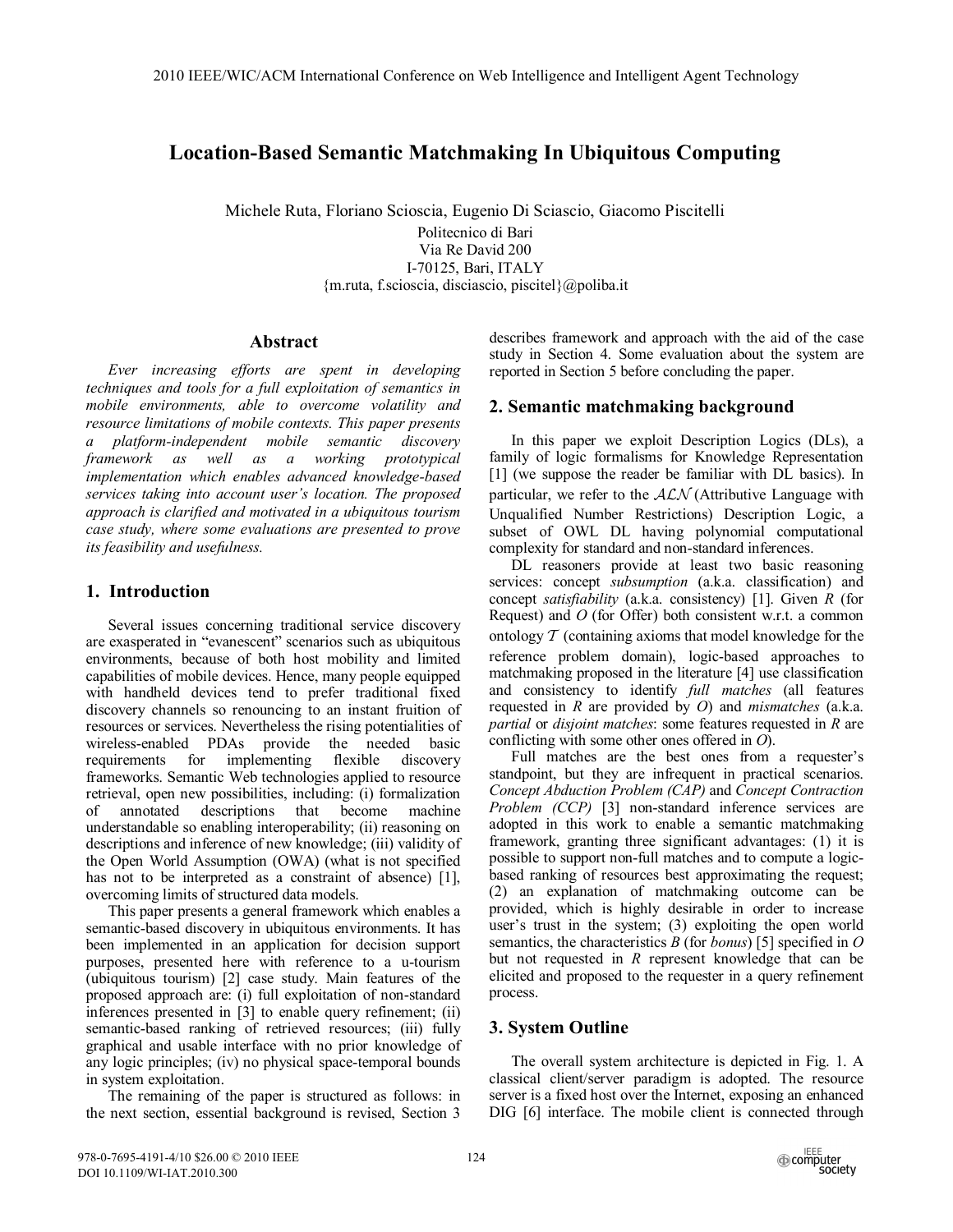wireless technologies, such as IEEE 802.11 or UMTS/CDMA.



Figure 1. Architecture of the system prototype.

Available resources were collected from several sources. The DBpedia<sup>1</sup> RDF (Resource Description Framework) knowledge base, which is extracted from structured information within Wikipedia, was used to automatically obtain relevant information for many entries. Extracted resource profiles were then manually sanitized (*e.g.* by removing textual abstracts, redundant and unnecessary information) and matched with our custom ontology for the cultural heritage domain through a semi-automatic procedure. Other sources, such as books and Web sites were used for resources not included in DBPedia. Subsequently, each semantically annotated resource was geographically tagged exploiting the Google Maps API. Finally, all resources were stored into a *semantic-based resource registry*. Each resource record contains: (i) a semantic annotation (in DIG language); (ii) a numeric ontology identifier, marking the domain ontology the annotation refers to; (iii) a set of data-oriented attributes, including a (latitude, longitude) pair of geographical coordinates; (iv) a set of user-oriented attributes (in the current prototype, a picture and a textual description).

Resource matchmaking can be carried out only among requests and supplied resources sharing the semantics of descriptions, *i.e.* referring to the same ontology. Hence a preliminary agreement between client and server is required. Unique ontology identifier codes are used for this purpose [7]. Then the client can submit her *request*, which consists in: (i) a DIG expression of the required resource features; (ii) geographical coordinates of the current device's location; (iii) maximum acceptable resource distance. When a request is received, server components perform the following processing steps: (1) resources referring to the same ontology are extracted from the registry; (2) request and resources are fed to the location-based pre-filter, which excludes resources outside the maximum range (see the subsection below); (3) semantic distance between request and each in-range supplied resource is computed by the DL reasoning engine; (4) results of semantic matchmaking are transferred to the

utility function calculation module, which computes the final ranking. Finally, the ranked list of best resource records is sent back to the client in a DIG reply.

#### **3.1. Location-based resource filtering**

In mobile scenarios, semantic-based matchmaking of annotated resource/service descriptions should be extended to take location into account, in order to provide an overall match degree that best suits the user needs in her current situation. The multi-attribute resource ranking problem can be solved by means of *utility functions*, a.k.a. *Score Combination Functions (SCF)*.

The framework devised in this paper integrates DL-based matchmaking with GPS-based resource and user positioning. *Semantic score fss* and *geographic score fgs* are combined by the SCF *fsc*. The operating principle is simple: a circular area is identified, with center in the user's position and maximum accepted range *R* (both supplied in the user request). Distance *d* is computed between the user and each resource, and the service provider will pass to the next processing stage only resources located within this area.

The semantic score is computed as:

$$
f_{ss}(r,s) = \frac{s\_match(r,s)}{\max(s\_match)}
$$

where *s*  $match(r, s)$  is the semantic match distance from request *r* to resource *s*, computed by means of the above inference services; max(*s* match)  $\dot{=}$  *s* match(*r*, $\top$ ) is the maximum semantic distance, which depends on axioms in the reference domain ontology. Hence,  $f_{ss} \in [0,1]$  and lower values are better.

The second local score takes into account the physical distance. It is defined as:

$$
f_{gs}(d) = \frac{d}{R}
$$

Therefore, also  $f_{gs} \in [0,1]$  and lower values are preferable. It is useful to point out that in both local scoring functions denominators are maximum values depending on a given user request. They may change across different retrieval sessions, but correctly rank resources w.r.t. the request within the same session.

Finally, the SCF is defined as:

$$
f_{sc}(d, S) = 100 \cdot [1 - (f_{gs} + \varepsilon)^{\alpha \frac{R}{\beta}} \cdot (f_{ss} + \gamma)^{1-\alpha}]
$$

It is a monotonic function allowing a consistent resource ranking, and it converts results to a more user-friendly scale with a higher outcome representing a better result. A *tuning* phase can be performed to determine parameter values following requirements of a specific discovery application. In detail,  $\alpha \in [0,1]$  weighs the relevance of both semantic and geographic factors, respectively. With  $\alpha \rightarrow 0$  we privilege the semantic score, whereas with  $\alpha \rightarrow 1$  we make the geographic one more significant. The exponent of the geographic factor is multiplied by  $R / \beta$ . This is because, when the maximum search range *R* grows, distance must reasonably become a more selective attribute, giving more

<sup>&</sup>lt;sup>1</sup> The DBpedia Data Set, available at http://wiki.dbpedia.org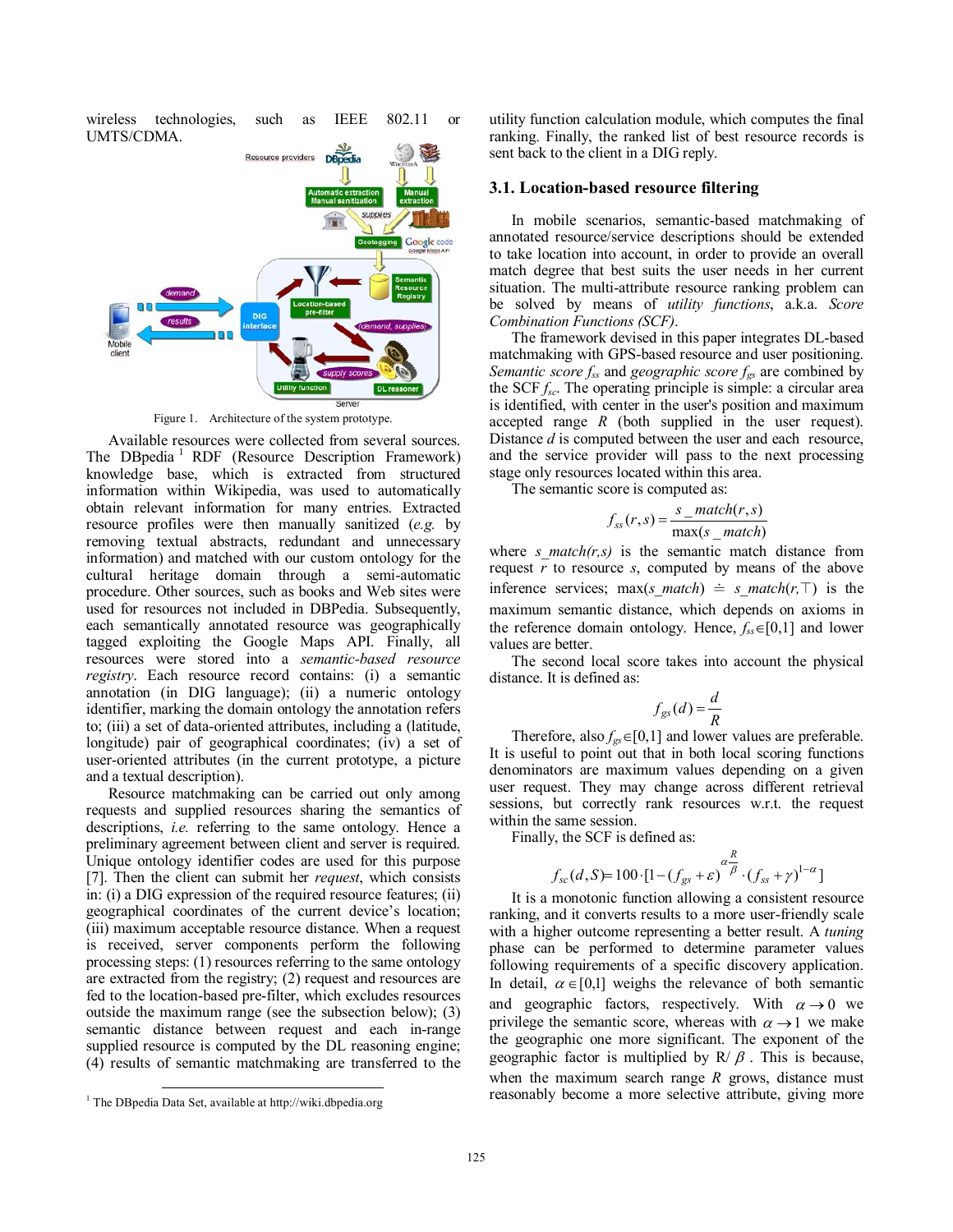relevance to resources in the user's immediate proximity. The coefficient  $\beta$  regulates the curve decay.

Parameters  $\varepsilon \in [0,1]$  and  $\gamma \in [0,1]$  control the outcome in case of either semantic or geographic *full match*. Semantic full match is when all required features in the request are satisfied by the resource. Geographic full match is when the user is located exactly in the same place of resource she is looking for. Both cases are likeable but very unlikely in practical scenarios. Hence, in the model adopted for system evaluation we could pose  $\varepsilon = \gamma = 0$  :

$$
f_{sc}(d, S) = 100 \cdot [1 - (f_{gs})^{\alpha \frac{R}{\beta}} \cdot (f_{ss})^{1-\alpha}]
$$

This means that full matches will always be shown at the top of the result list, since either  $f_{gs} = 0$  or  $f_{ss} = 0$  implies  $f_{sc} = 100$  regardless of the other factors.

#### **4. Case Study**

For a greater compatibility with various mobile computing platforms, our prototypical client tool was developed using Java Micro Edition (ME) technology. The GUI (Graphical User Interface) was entirely based on SVG (Scalable Vector Graphics), using the Scalable 2D Vector Graphics API JSR-22 $6^2$ . In order to allow location-based service/resource provisioning, the application exploits the Java Location API JSR-179<sup>3</sup>. The proposed tool supports a subset of the DIG 1.1 interface extended for MaMaS-tng<sup>4</sup> reasoner.

Functional and non-functional features of the proposed system are motivated within a concrete case study in the cultural heritage tourism sector. Semantic annotations of touristic points of interest in Apulia region were modeled in the service provider knowledge base, along with their position coordinates. The designed mobile client is taskoriented. It assists the user in the discovery process through the following three main tasks (as depicted in Fig. 2).

**Ontology management**. Different domain ontologies are used to describe general resource classes (*e.g.* accommodation, cultural heritage, movie/theatre shows). At application startup, a selection screen is shown (Fig. 3), with a list of managed ontologies. Each Ontology is labeled by a Universally Unique IDentifier (OUUID) which allows an early agreement between user and provider [7].

**Semantic request composition**. Fig. 4 shows the ontology browsing screen. A scrollable list shows the current *focus* in the classification induced by terminological definitions and subsumptions. Directional keys of mobile device or swipe gestures on the touchscreen are used to browse the taxonomy by expanding an item or going back one level. Above the list, a *breadcrumb* control is displayed, so that the user can orient himself even in deeper ontologies.



the mobile client





Figure 2. Workflow of user interaction with Figure 3. Ontology selection screen

Figure 4. Ontology browsing screen





Figure 5. Request confirmation screen

details screen

TABLE I. AXIOMS IN THE CASE STUDY TOY ONTOLOGY

Figure 6. Displayed results

| $AD \sqsubset Age$                                                                                                       | $BC \sqsubset Age$          | Middle Age $\sqsubset$ AD      |  |  |  |
|--------------------------------------------------------------------------------------------------------------------------|-----------------------------|--------------------------------|--|--|--|
| Centralized $\sqsubset$                                                                                                  | Longitudinal $\sqsubset$    | Ouadrangular $\Box$            |  |  |  |
| Floor Plan                                                                                                               | Floor Plan                  | Floor Plan                     |  |  |  |
| Square $\Box$ Quadrangular                                                                                               | Byzantine $\sqsubset$ Style | Romanesque $\sqsubseteq$ Style |  |  |  |
| Gothic $\sqsubset$ Style                                                                                                 | Baroque $\sqsubset$ Style   | Portal $\sqsubset$             |  |  |  |
|                                                                                                                          |                             | Architectural Element          |  |  |  |
| Cathedra $\Box$                                                                                                          | Aisle $\sqsubset$           | Altar $\sqsubset$              |  |  |  |
| Architectural Element                                                                                                    | Architectural Element       | Architectural Element          |  |  |  |
| Pulpit $\Box$                                                                                                            | Crypt $\sqsubset$           | Apse $\Box$                    |  |  |  |
| Architectural Element                                                                                                    | Architectural Element       | Architectural Element          |  |  |  |
| Window $\Box$                                                                                                            | Single Light $\Box$         | Double Light $\Box$            |  |  |  |
| ArchitecturalElement                                                                                                     | Window                      | Window                         |  |  |  |
| Triple Light $\Box$                                                                                                      | Religious $\Box$            | Private $\Box$ Destination     |  |  |  |
| Window                                                                                                                   | Destination                 |                                |  |  |  |
| Public $\Box$ Destination                                                                                                | Private $\Box \neg$ Public  | Private $\Box \neg$ Religious  |  |  |  |
| Building $\Box \exists$ has age $\Box \exists$ has floor plan $\Box \exists$ has style                                   |                             |                                |  |  |  |
| Residence $\Box$ Building $\Box$ $\exists$ Destination $\Box$ $\forall$ Destination Private                              |                             |                                |  |  |  |
| Church $\equiv$ Building $\sqcap \exists$ Destination $\sqcap \forall$ Destination. Religious $\sqcap \exists$ has altar |                             |                                |  |  |  |
| $\sqcap \forall$ has altar. Altar                                                                                        |                             |                                |  |  |  |
| Castle $\sqsubset$ Residence                                                                                             |                             |                                |  |  |  |

Let us suppose a user located in the city centre of Bari would like to visit a Romanesque Middle Age church, with longitudinal floor plan and two aisles. W.r.t. the cultural heritage ontology (partially reported in Table I for the sake of brevity), the request can be formally expressed as:

**D**: Church  $\Box$   $\forall$  has age.Middle Age  $\Box$   $\forall$  has floor plan.Longitudinal  $\Box$  $\geq$  has aisle  $\sqcap \forall$  has style.Romanesque

in DL classical notation. The user can select desired features (corresponding to ontology concepts and role constructors) to build her request. Finally, the tabs on top of the screen allow user to switch from the Explore screen to the Request confirmation one (Fig. 5). There the user can remove previously selected features. Eventually, she specifies a retrieval distance threshold *R* and submits her request to the resource provider.

**Results review and query refinement**. The server processes the request as explained in Section 3. For example, let us consider the following resources in the knowledge base of the provider:

<sup>&</sup>lt;sup>2</sup> Scalable 2D Vector Graphics API for Java Micro Edition (JSR 226): http://jcp.org/en/jsr/detail?id=226

Location API for Java Micro Edition (JSR 179), http://jcp.org/en/jsr/detail?id=179

<sup>4</sup> The MatchMaking Service: http://sisinfab.poliba.it/MAMAS-tng/